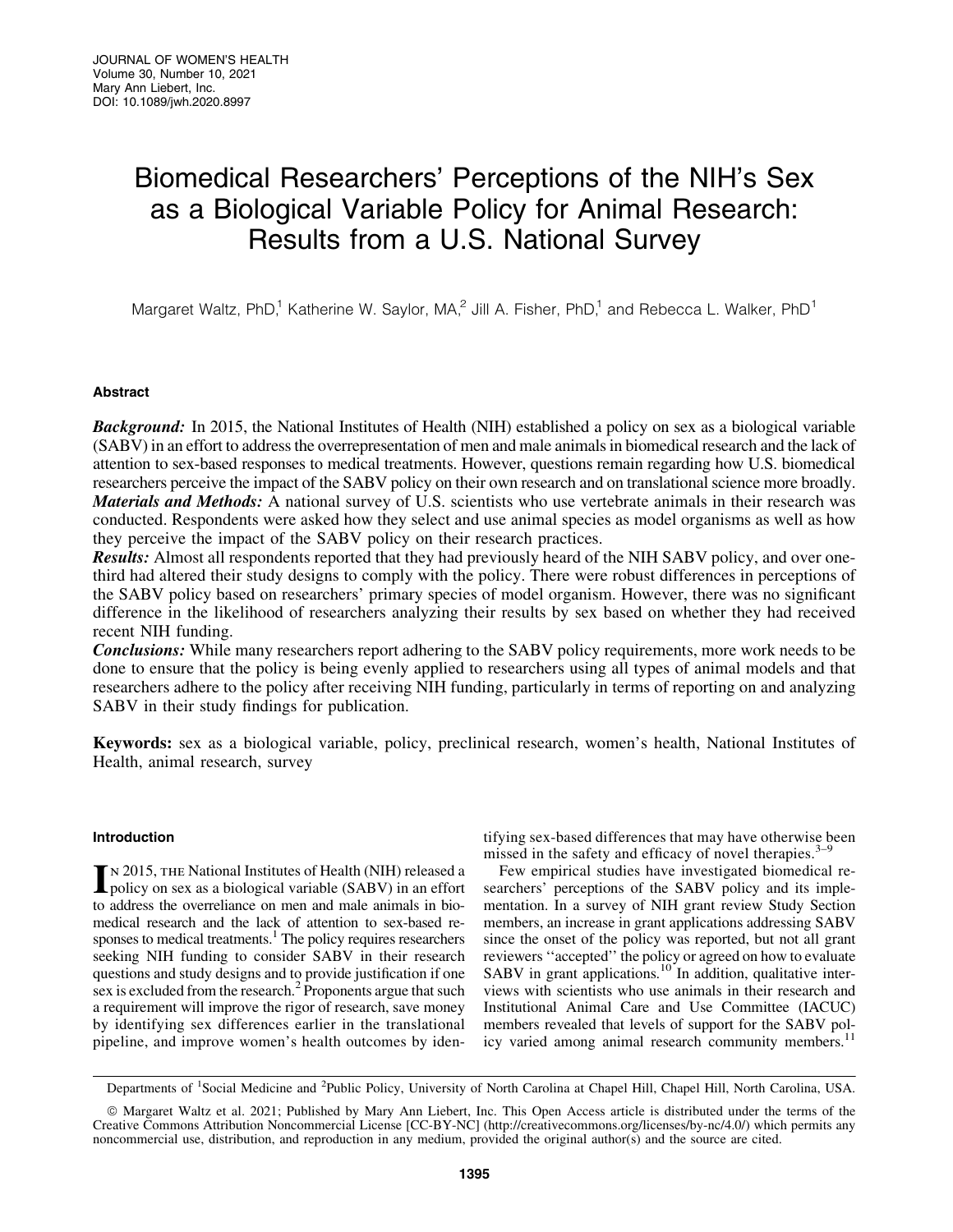Importantly, that study indicated that independently of their level of support for the policy, researchers and IACUC members identified challenges to the policy's implementation, particularly regarding the lack of funding to support the inclusion of two sexes in research studies. Findings such as these raise questions about the extent to which U.S. biomedical researchers have integrated SABV into their work as well as how they perceive the importance of NIH's policy for advancing biomedical research. The purpose of the current study is to survey U.S. biomedical researchers who use vertebrate animals in their research to examine their perceptions of the impact of the SABV policy on their own research and on translational science more broadly.

# Materials and Methods

#### Survey instrument

A survey was developed to investigate how biomedical researchers think about the selection and use of live vertebrate animals as model organisms in research. The survey included 45 questions, which were organized into the following themes: research experience, translational science issues, research oversight and welfare issues, SABV policies and practices, societal views of animal research, and participant demographics (see Supplementary Data for instrument). The survey was administered via Qualtrics, an online platform, and was available to respondents over a 6 week period from late-March 2020 to early-May 2020. The study was determined to meet the criteria for oversight exemption by the Biomedical Institutional Review Board at the University of North Carolina at Chapel Hill.

#### Study participants and recruitment

A list of potential respondents was created by conducting targeted web searches of U.S. universities and nonacademic public and private institutions to identify biomedical researchers who use live vertebrate animals in their research. The search included the top 100 colleges and universities from *U.S. News and World Report'*s 2019 rankings that were also 2018 Carnegie R1 doctoral research institutions as well as the 10 top ranked historically black colleges and universities that were not already included in the list. It also included the top 20 highest earning pharmaceutical companies, as well as nonacademic public and private institutions that are well-known hubs of biomedical animal research.

Next, each institution's website was used to identify individual researchers. The inclusion criteria specified that researchers must hold a PhD, MD, DVM, or other equivalent degree, conduct biomedical research with live vertebrate animals, and have a publicly available email address. At universities, the search was targeted to include departments most likely to support biomedical animal research, such as biomedical engineering, genetics, neuroscience, pathology, and psychiatry. Individuals' research profiles and publications were used to determine whether they met the inclusion criteria. These web searches generated a list of 4910 eligible U.S. biomedical researchers.

To request participation, researchers were sent an email describing the study with a unique link to the survey. Followup emails were sent 1 week and 1 month after the initial email only to those individuals who had not yet completed the survey or opted out of the email campaign. Respondents were offered an incentive of entering a drawing to receive 1 of 20 \$100 Visa gift cards for completing the survey.

## Analysis

The results from the SABV section of the survey are the primary focus of this analysis, which was conducted in Stata (version 16.1). In addition to descriptive statistics, regression analysis was used to identify factors that are associated with outcomes of interest, holding all other relevant variables constant. For each model, variables were selected for inclusion based on evidence from prior research and other published studies on SABV. Because of small sample sizes, participants who did not hold an MD, PhD, or DVM, participants from nonacademic public institutions, and participants who identified as genderfluid were dropped from regression analyses that included those variables. Some animal response categories available to respondents were aggregated for analysis. ''Other rodents'' include rats and other rodents. ''Other mammals'' include cats; dogs; pigs, cattle, sheep, and/or other livestock; ferrets or other weasels; opossum and/or other marsupials; and rabbits. ''All other animals'' include fish, amphibians, and reptiles, along with all write-in responses.

For any two covariates with a correlation coefficient greater than 0.5, the covariate with the clearest theoretical rationale was selected for inclusion. The only two covariates that were highly correlated were age and years of experience as a biomedical researcher, and age was retained because it was a continuous variable, whereas years of experience was categorical and 55% of the sample were in the most experienced group (*i.e.*, 20 or more years). Logistic regression (logit) was used for binary outcomes. Multinomial logistic regression (mlogit) was used for categorical (nonordinal) outcomes. For ordinal outcomes, the proportional odds assumption was tested, and if it was met, ologit was used. If it was not met, gologit2 was used with the option autofit, which fits the model by testing the parallel odds assumption for each covariate. The results of logistic regressions are presented as odds ratios (ORs), where a value greater than 1 indicates higher odds and a value between 0 and 1 indicates lower odds.

## **Results**

#### **Demographics**

Of the 4910 biomedical researchers contacted, 1234 (25.13%) participated in the survey with a completion rate of 96.19%. Participant demographic characteristics are outlined in Table 1. The median age of respondents was 52, and over half (55.14%) had more than 20 years of experience with animal research. A majority of respondents (64.36%) identified as men. Almost all (94.17%) had a PhD, and most (66.16%) worked at a public academic institution. In terms of research funding, 71.96% said they had received NIH funding as a principal investigator in the past 5 years, and 24.39% said they had been funded as a principal investigator by industry within the same time period. A majority of researchers (68.16%) identified mice as the primary animal species used in their research, and 73.63% said they primarily use both male and female animals in their research.

# Awareness of the SABV policy

Table 1 provides descriptive statistics of respondents' attitudes and opinions about the SABV policy. Almost all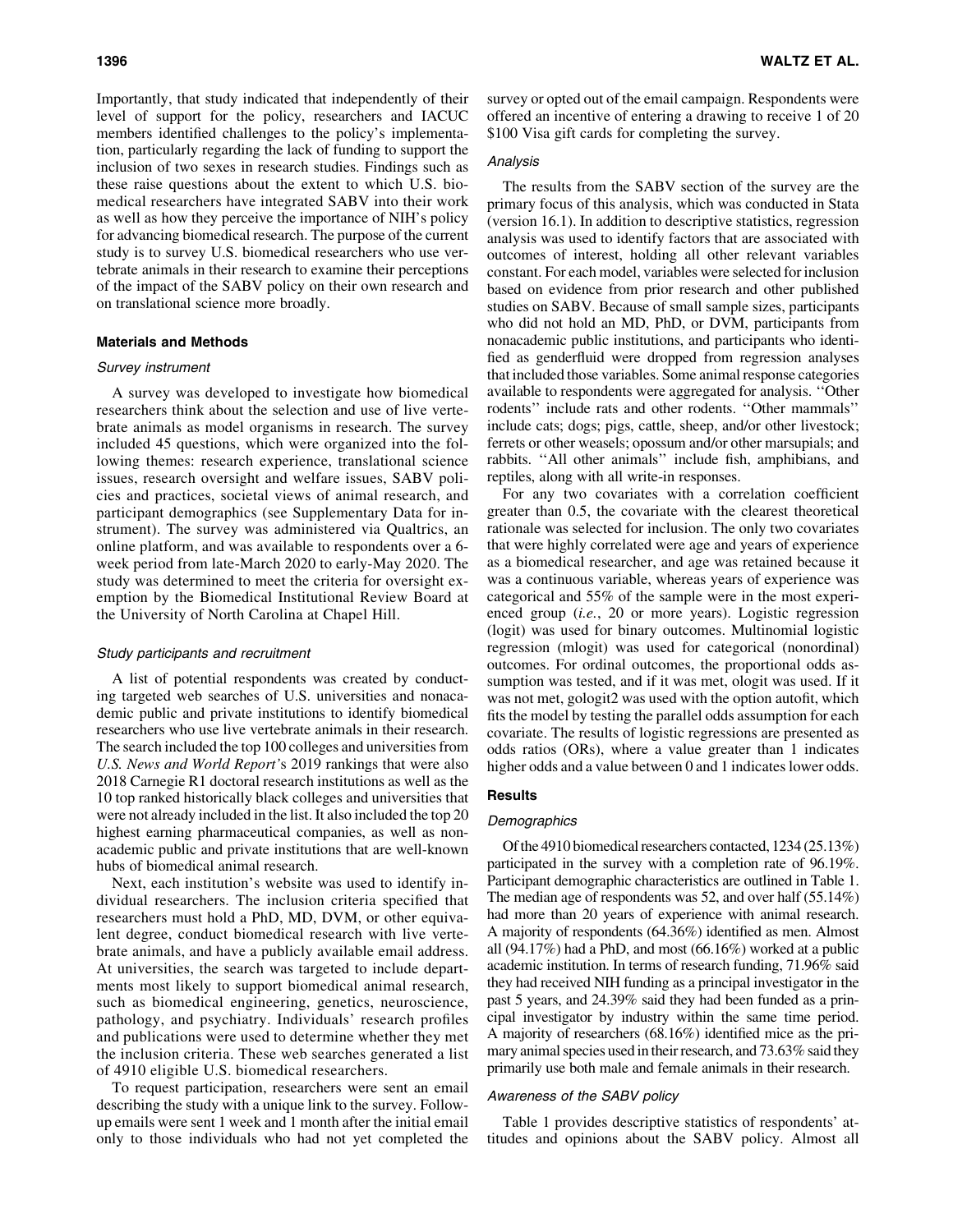| $N = 1187$ who completed the survey                                                     | $\%$           |
|-----------------------------------------------------------------------------------------|----------------|
| Age, median (interquartile range)                                                       | 52 (44, 61)    |
| Years of experience with animal research                                                |                |
| 1-5 Years                                                                               | 3.88           |
| 6–10 Years                                                                              | 9.44           |
| 11-20 Years                                                                             | 31.53          |
| 20+ Years                                                                               | 55.14          |
| Gender                                                                                  |                |
| Men<br>Women                                                                            | 64.36<br>34.97 |
| Genderfluid                                                                             | 0.34           |
| Degree <sup>a</sup>                                                                     |                |
| MD                                                                                      | 12.42          |
| <b>DVM</b>                                                                              | 4.39           |
| PhD                                                                                     | 94.17          |
| Other                                                                                   | 1.35           |
| Institution type                                                                        |                |
| Public academic<br>Private academic                                                     | 66.16<br>29.62 |
| Nonacademic public                                                                      | 0.59           |
| Industry/nonacademic private                                                            | 3.63           |
| Funding source                                                                          |                |
| Industry-funded PI in past 5 years                                                      | 24.39          |
| NIH-funded PI in past 5 years                                                           | 71.96          |
| Primary animal                                                                          |                |
| Mice                                                                                    | 68.16          |
| Other rodents                                                                           | 16.26          |
| Other mammals                                                                           | 5.73<br>4.30   |
| Primates<br>All other animals                                                           | 5.56           |
|                                                                                         |                |
| What sex of animals do you primarily use?<br>Both female and male                       | 73.63          |
| Female                                                                                  | 11.71          |
| Male                                                                                    | 14.66          |
| Reasons for selecting animal sex for research <sup>a</sup>                              |                |
| Specific research questions                                                             | 55.07          |
| Differences in animal behavior by sex                                                   | 31.17          |
| Compliance with funding policies                                                        | 31.08          |
| Use of that sex or those sexes in prior studies                                         | 26.78          |
| Availability of animals                                                                 | 22.63          |
| Females' hormonal fluctuation interferes<br>with research                               | 20.01          |
| Cost of animals                                                                         | 8.44           |
| Males' hormonal fluctuation interferes with                                             | 7.01           |
| research                                                                                |                |
| Availability of housing<br>None of the above                                            | 5.15           |
|                                                                                         | 10.56          |
| Heard of NIH sex as a biological variable<br>policy                                     | 92.15          |
| Altered study design in response to NIH policy                                          |                |
| Already meeting policy expectations                                                     | 44.77          |
| Altered study design to meet expectations                                               | 34.65          |
| Will likely affect future studies                                                       | 7.76           |
| NIH policy allows use of one sex                                                        | 5.73           |
| Not NIH funded or planning to be                                                        | 7.08           |
| Sex differences are relevant to my research                                             | 65.04          |
| Why are sex differences not relevant? (among those who responded no above) <sup>a</sup> |                |
|                                                                                         |                |
| Difficult to classify by sex                                                            | 6.52<br>11.35  |
| Disease only affects one sex<br>My pilot studies show no differences                    | 35.02          |
| Other people's studies show no differences                                              | 15.46          |
| There is no evidence to suggest differences                                             | 45.17          |
| None of the above                                                                       | 24.94          |
|                                                                                         | (continued)    |

TABLE 1. (CONTINUED)

| $N = 1187$ who completed the survey                                                        | $\%$          |
|--------------------------------------------------------------------------------------------|---------------|
| How often do you report the sex of animals?                                                |               |
| Always                                                                                     | 76.39         |
| When I think it is relevant                                                                | 18.13         |
| Only when asked by reviewers                                                               | 1.77          |
| Never                                                                                      | 2.28          |
| How often do you analyze findings by sex? (among those<br>who use male and female animals) |               |
| Always                                                                                     | 50.74         |
| Sometimes                                                                                  | 41.70         |
| Never                                                                                      | 7.56          |
| Sex as a biological variable will improve reproducibility                                  |               |
| Yes                                                                                        | 52.88         |
| Unsure                                                                                     | 24.45         |
| No                                                                                         | 22.67         |
| Sex as a biological variable will improve translation to<br>humans                         |               |
| Yes                                                                                        | 47.51         |
| Unsure                                                                                     | 34.77         |
| N <sub>0</sub>                                                                             | 17.72         |
| Importance of analyzing by sex                                                             |               |
| Equally important in animal and human<br>studies                                           | 73.23         |
| Most important in human studies                                                            | 19.52         |
| Most important in animal studies                                                           | 2.97          |
| Not important                                                                              | 1.27          |
| Extent to which animal studies are accurate predictors of<br>therapeutic safety            |               |
| Small                                                                                      | 9.92          |
| Moderate                                                                                   | 68.22         |
| Great                                                                                      | 21.86         |
| Main issue with poor rates of drug success                                                 |               |
| Problems with animal models                                                                | 48.55         |
| Problems with study design                                                                 | 37.39         |
| Some other problem                                                                         | 14.05         |
|                                                                                            |               |
| View of reproducibility "crisis"                                                           |               |
| Exaggerated problem                                                                        | 17.22         |
| Unsure how important                                                                       | 9.11<br>73.67 |
| Important problem                                                                          |               |
| Biggest contributors to reproducibility problem in animal<br>research <sup>a</sup>         |               |
| Differences across animal                                                                  | 43.46         |
| housing/husbandry environments                                                             |               |
| Differences in personnel                                                                   | 20.17         |
| Lack of rigor in design of studies                                                         | 65.15         |
| Variability in animals used                                                                | 51.90         |
| Insufficient details on methods in published<br>reports                                    | 61.69         |
| Falsification of published results                                                         | 12.07         |
| Commercial interests biasing the design or                                                 | 8.78          |
| analysis of studies                                                                        |               |
| Some other issue                                                                           | 11.48         |
| Effect of SABV on number of animals needed                                                 |               |
| Number unaffected                                                                          | 5.62          |
| Increased but less than doubled                                                            | 30.38         |
| Doubled                                                                                    | 47.49         |
| More than doubled                                                                          | 16.51         |

<sup>a</sup>Respondents could select multiple responses.

NIH, National Institutes of Health; PI, principal investigator; SABV, sex as a biological variable.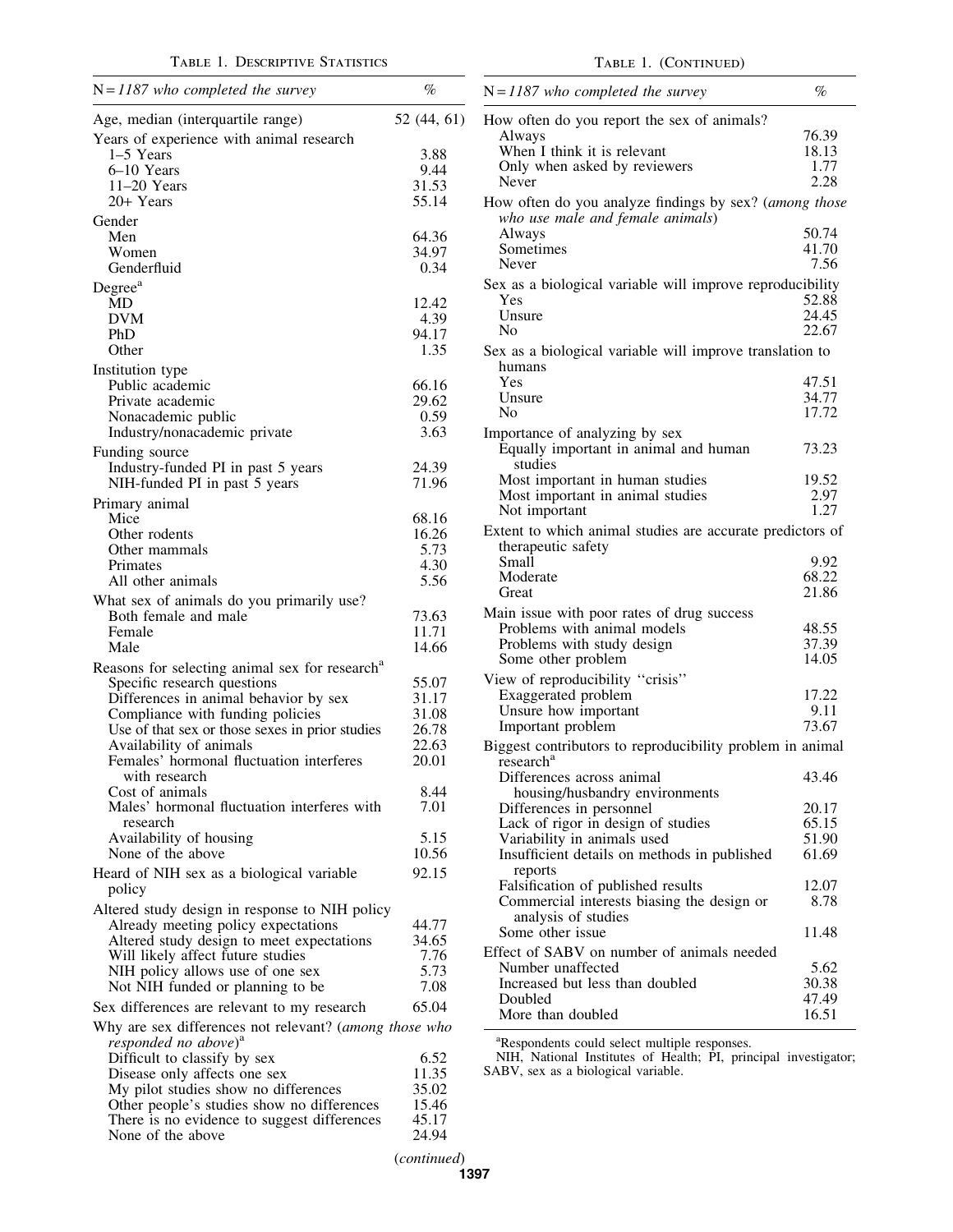respondents (92.15%) indicated that they had heard of the NIH SABV policy. A majority of respondents (65.04%) reported that sex differences were relevant to their research, and most (73.23%) said that analyzing by sex was equally important in animal and human studies. In terms of the policy's effects on their study design, fewer than half (44.77%) of the respondents said they had already been meeting the expectations of the policy, and a third (34.65%) said they altered their study designs to meet policy expectations.

Table 2 provides the results of the logit analysis identifying factors associated with having heard of the SABV policy. Compared with respondents at public academic institutions, researchers who worked in industry or other nonacademic institutions were much less likely to have heard of the SABV policy, holding all other variables constant (OR: 0.192, 95% confidence interval [CI] 0.0884–0.4185). Similarly, those who had not received NIH funding in the past 5 years were much less likely to have heard of the policy than those who had received NIH funding (OR: 0.124, 95% CI 0.0717– 0.2148). Researchers who primarily used animals that fell into the ''all other animals'' category were also much less likely to have heard of the policy than those who primarily used mice (OR: 0.297, 95% CI 0.1392–0.6334).

#### Reporting and analysis by sex

When asked how often they report in publications the sex of animals used in their studies, more than three-quarters of respondents (76.39%) indicated that they always report sex, fewer than one-fifth (18.13%) indicated instead that they report sex when they think it is relevant, and a small number selected that they reported sex only when asked by reviewers (1.77%) or never (2.28%) (Table 1). Factors associated with likelihood of reporting the sex of the animals used in studies and analyzing findings by sex are reported in Table 3. Holding other variables constant, women were more likely than men to report in their publications the sex of animals used (OR: 1.831, 95% CI 1.2662–2.6482). Researchers with an MD were less likely to report the sex of animals compared with those without an MD (OR: 0.497, 95% CI 0.3057– 0.8096). Respondents who primarily studied rats and other rodents were more likely than those who studied mice to report the sex of animals (OR: 2.728, 95% CI 1.5435–4.8215). Compared with those who claimed that their research already met the expectations of the SABV policy, respondents were more likely to report the sex of animals in publications if they had altered their study designs to comply with the policy (OR 1.601, 95% CI 1.1086–2.3128) or if they thought that the policy allows for the use of only one sex in their studies (OR 4.023, 95% CI 1.5190–10.6527). Researchers who thought that analyzing results by sex was most important in animal studies were more likely to report the sex of animals (OR 4.581, 95% CI 1.0571–19.8491), and researchers who thought analyzing by sex was most important in human clinical trials were less likely to report the sex of animals (OR 0.635, 95% CI 0.4311–0.9347), both compared with those who believed that analyzing by sex is equally important in animal and human trials.

In terms of differences among researchers in how often they analyze their findings by sex, about half (50.74%) of researchers said they always analyze their results by sex and 41.70% said they sometimes do (Table 1). Odds of moving

| TABLE 2. REGRESSION ANALYSIS OF WHO PREVIOUSLY |
|------------------------------------------------|
| HEARD OF THE NATIONAL INSTITUTES OF HEALTH     |
| SEX AS A BIOLOGICAL VARIABLE POLICY            |

|                                                              | Had you<br>previously heard<br>of the NIH's<br>SABV policy? |
|--------------------------------------------------------------|-------------------------------------------------------------|
| <b>Observations</b><br>Model type<br><b>Statistics</b>       | 1108<br>Logit<br>ORs/ $95\%$ CI                             |
|                                                              | Yes vs. no                                                  |
| Age (continuous)                                             | 0.983<br>$0.9621 - 1.0048$                                  |
| Gender (reference: man)<br>Woman                             | 1.065<br>0.6385-1.7779                                      |
| Degree (reference: no)<br>MD or equivalent                   | 2.655<br>0.8989-7.8426                                      |
| DVM or equivalent                                            | 1.232<br>$0.4461 - 3.4017$                                  |
| PhD                                                          | 1.723<br>0.5589-5.3145                                      |
| Institution (reference: public academic)<br>Private academic | 0.817<br>$0.4641 - 1.4381$                                  |
| Industry or other nonacademic private                        | $0.192***$<br>0.0884-0.4185                                 |
| NIH-funded PI in past 5 years (reference: yes)<br>No         | $0.124***$<br>0.0717-0.2148                                 |
| Industry-funded PI in past 5 years (reference: no)<br>Yes    | 0.737<br>0.4134-1.3144                                      |
| Ever served on an IACUC (reference: no)<br>Yes               | 1.368                                                       |
| Primary animal (reference: mice)                             | 0.7715-2.4251                                               |
| Other rodents                                                | 1.039<br>0.5086-2.1219                                      |
| Other mammals                                                | 0.94<br>0.3589-2.4625                                       |
| Primates                                                     | 0.376<br>0.1363-1.0388                                      |
| All other animals                                            | $0.297**$<br>0.1392-0.6334                                  |
| Constant                                                     | 61.116***<br>11.4529-326.1353                               |

\**p* < 0.05, \*\**p* < 0.01, \*\*\**p* < 0.001.

CI, confidence interval; IACUC, Institutional Animal Care and Use Committee; OR, odds ratio.

up one level from never to sometimes/always or never/ sometimes to always are presented in Table 3. Holding other variables constant, respondents who primarily studied rats and other rodents were more likely than those who studied mice to analyze findings by sex (OR 1.557, 95% CI 1.0076– 2.4070). In contrast, compared with those who studied mice,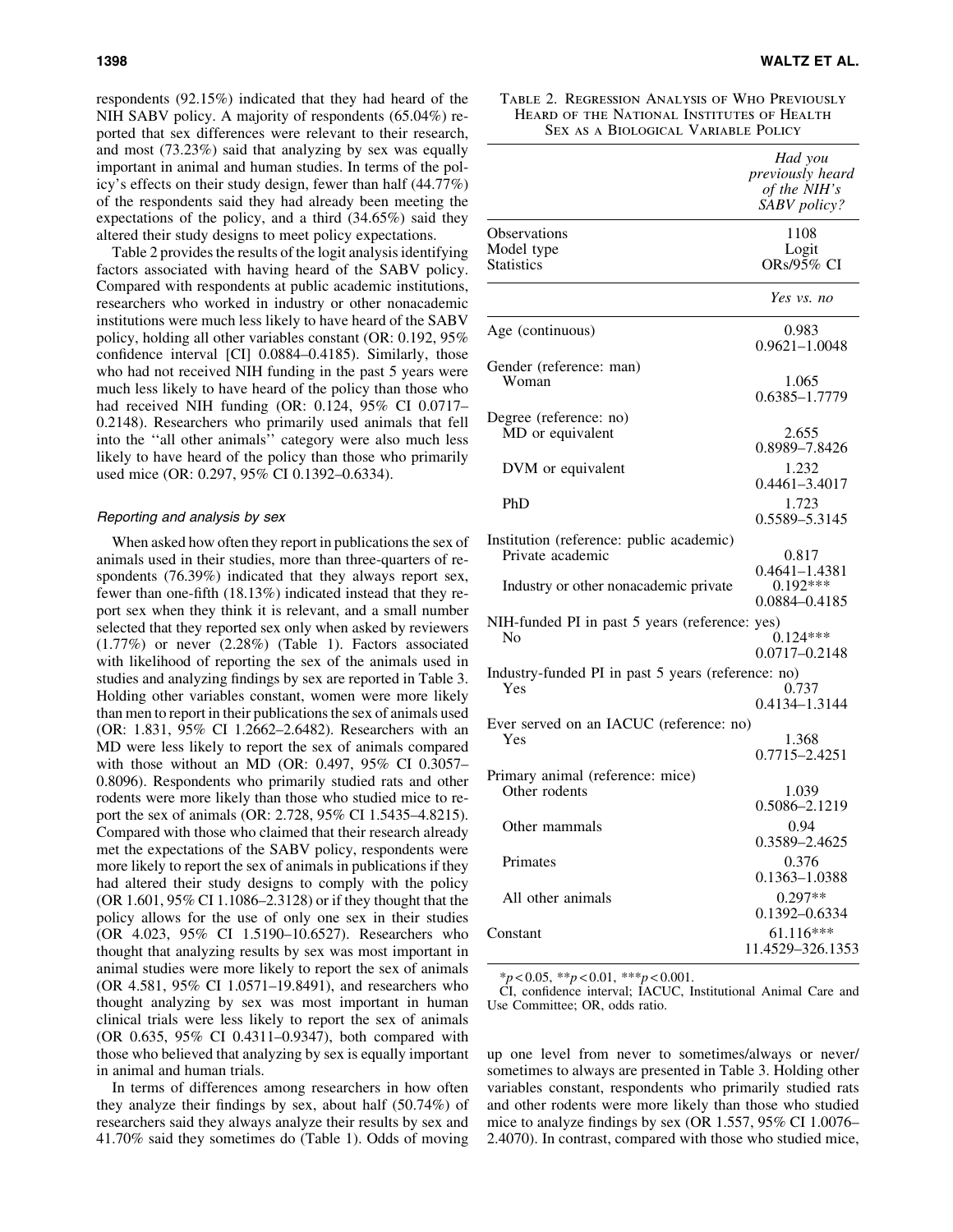|                                                                                                                                                                              | How often do you report<br>the sex of your animals<br>in publications? |                           | How often do you analyze<br>your findings by sex?<br>818<br>Ordered logit (gologit2)<br>ORs/95% CI |  |
|------------------------------------------------------------------------------------------------------------------------------------------------------------------------------|------------------------------------------------------------------------|---------------------------|----------------------------------------------------------------------------------------------------|--|
| Observations<br>Model type<br><b>Statistics</b>                                                                                                                              | 1056<br>Logit<br>ORs/95% CI                                            |                           |                                                                                                    |  |
|                                                                                                                                                                              | Always vs. when                                                        | Sometimes/                | Always                                                                                             |  |
|                                                                                                                                                                              | relevant (others excluded)                                             | always vs. never          | vs. sometimes/never                                                                                |  |
| Age (continuous)                                                                                                                                                             | 1.005                                                                  | 0.991                     | $1.017*$                                                                                           |  |
|                                                                                                                                                                              | 0.9899-1.0208                                                          | $0.9670 - 1.0160$         | 1.0038-1.0314                                                                                      |  |
| Gender (reference: man)                                                                                                                                                      | $1.831**$                                                              | 1.215                     | 1.215                                                                                              |  |
| Woman                                                                                                                                                                        | 1.2662-2.6482                                                          | 0.8939-1.6518             | 0.8939-1.6518                                                                                      |  |
| Degree (reference: no)                                                                                                                                                       | $0.497**$                                                              | 1.199                     | 1.199                                                                                              |  |
| MD or equivalent                                                                                                                                                             | 0.3057-0.8096                                                          | 0.7462-1.9260             | 0.7462-1.9260                                                                                      |  |
| DVM or equivalent                                                                                                                                                            | 0.948                                                                  | 1.789                     | 1.789                                                                                              |  |
|                                                                                                                                                                              | 0.3881-2.3146                                                          | 0.8476-3.7742             | 0.8476-3.7742                                                                                      |  |
| PhD                                                                                                                                                                          | 0.467                                                                  | 0.956                     | 0.956                                                                                              |  |
|                                                                                                                                                                              | 0.2090-1.0427                                                          | 0.4726-1.9355             | 0.4726-1.9355                                                                                      |  |
| Primary animal (reference: mice)                                                                                                                                             | 2.728***                                                               | $1.557*$                  | $1.557*$                                                                                           |  |
| Other rodents                                                                                                                                                                | 1.5435-4.8215                                                          | 1.0076-2.4070             | 1.0076-2.4070                                                                                      |  |
| Other mammals                                                                                                                                                                | 1.88                                                                   | $0.417**$                 | $0.417**$                                                                                          |  |
|                                                                                                                                                                              | 0.8092-4.3683                                                          | $0.2200 - 0.7905$         | $0.2200 - 0.7905$                                                                                  |  |
| Primates                                                                                                                                                                     | 0.783                                                                  | $0.352**$                 | $0.352**$                                                                                          |  |
|                                                                                                                                                                              | 0.3624-1.6932                                                          | $0.1715 - 0.7240$         | $0.1715 - 0.7240$                                                                                  |  |
| All other animals                                                                                                                                                            | 0.521                                                                  | $0.110***$                | $0.376**$                                                                                          |  |
|                                                                                                                                                                              | 0.2483-1.0950                                                          | $0.0545 - 0.2207$         | $0.1967 - 0.7190$                                                                                  |  |
| NIH-funded PI in past 5 years (reference: yes)                                                                                                                               | 1.395                                                                  | 1.092                     | 1.092                                                                                              |  |
| No                                                                                                                                                                           | 0.8968-2.1690                                                          | 0.7483-1.5941             | 0.7483-1.5941                                                                                      |  |
| Heard of NIH sex as a biological variable policy (reference: yes)                                                                                                            | 0.55                                                                   | 0.727                     | 0.727                                                                                              |  |
| No                                                                                                                                                                           | 0.2769-1.0939                                                          | 0.3852-1.3725             | 0.3852-1.3725                                                                                      |  |
| Altered study design in response to NIH policy (reference: already meeting policy expectations)<br>I have altered how I design studies to<br>comply with these expectations. | $1.601*$<br>1.1086-2.3128                                              | 1.73<br>0.8248-3.6273     | $0.635**$<br>$0.4607 - 0.8758$                                                                     |  |
| It hasn't affected my research yet, but I<br>expect it will when I apply for my next<br>grant.                                                                               | 0.942<br>0.4988-1.7795                                                 | $0.453*$<br>0.2397-0.8557 | $0.453*$<br>0.2397-0.8557                                                                          |  |
| The NIH policy allows for the use of one<br>sex, and I believe I can justify<br>continuing to do so.                                                                         | $4.023**$<br>1.5190-10.6527                                            | $0.299*$<br>0.1098-0.8149 | $0.299*$<br>0.1098-0.8149                                                                          |  |
| I am neither funded by the NIH nor plan to                                                                                                                                   | 1.127                                                                  | 0.523                     | 0.523                                                                                              |  |
| seek funding from NIH.                                                                                                                                                       | 0.4981-2.5491                                                          | $0.2575 - 1.0629$         | $0.2575 - 1.0629$                                                                                  |  |
| View on importance of analyzing by sex (reference: it is equally important in animal and human trials)                                                                       | $4.581*$                                                               | 0.328                     | 1.853                                                                                              |  |
| It is most important in animal studies                                                                                                                                       | 1.0571-19.8491                                                         | $0.0897 - 1.1954$         | 0.7180-4.7840                                                                                      |  |
| It is most important in human clinical                                                                                                                                       | $0.635*$                                                               | $0.353***$                | $0.353***$                                                                                         |  |
| trials                                                                                                                                                                       | $0.4311 - 0.9347$                                                      | 0.2414-0.5154             | 0.2414-0.5154                                                                                      |  |
| It is not important to do so                                                                                                                                                 | 0.689                                                                  | $0.121**$                 | $0.121**$                                                                                          |  |
|                                                                                                                                                                              | 0.1701-2.7897                                                          | $0.0275 - 0.5299$         | $0.0275 - 0.5299$                                                                                  |  |
| Constant (cut 1/main)                                                                                                                                                        | $4.464*$                                                               | 43.342***                 | 0.632                                                                                              |  |
|                                                                                                                                                                              | 1.3373-14.9017                                                         | 8.8633-211.9410           | $0.2222 - 1.7967$                                                                                  |  |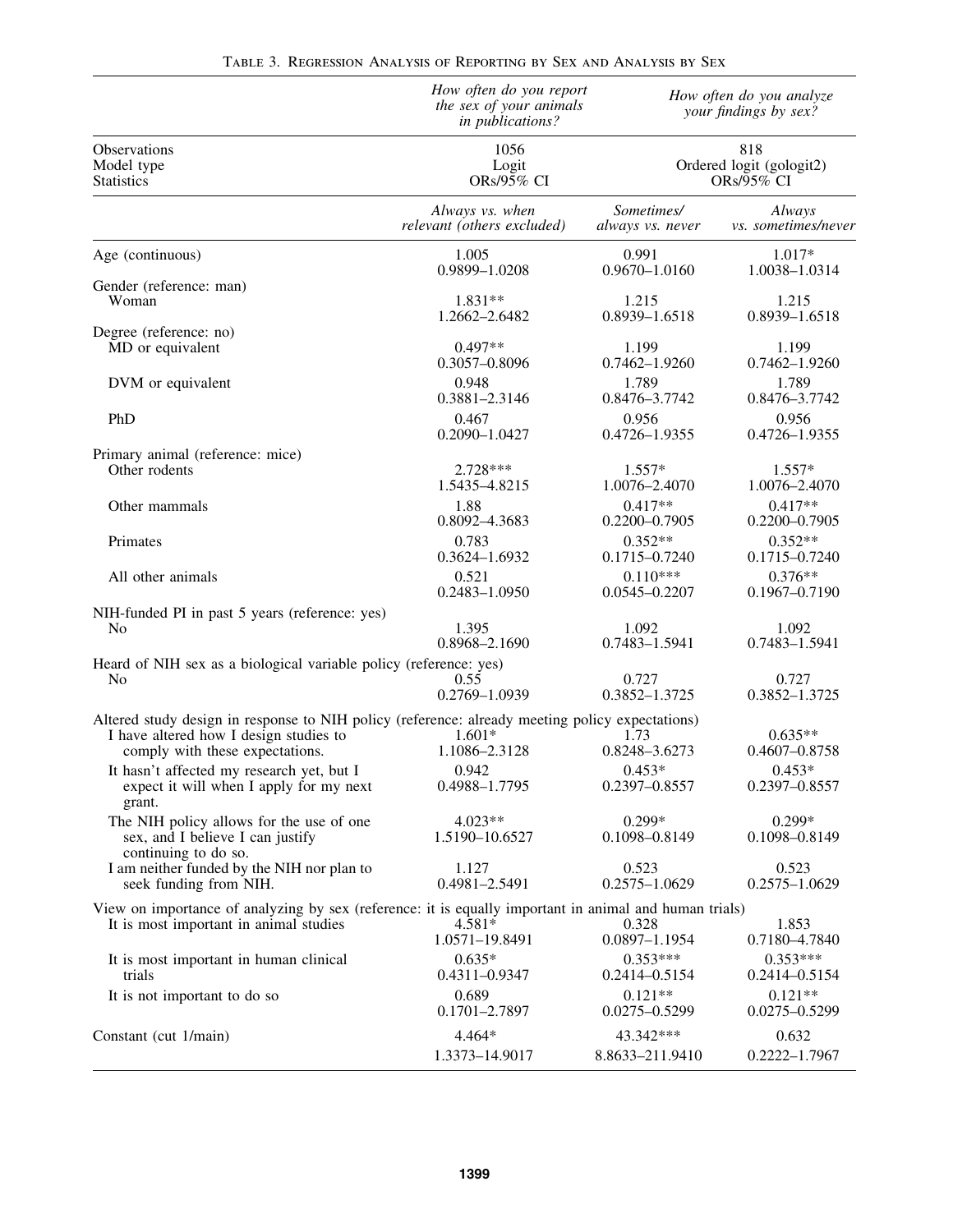researchers who primarily studied primates (OR 0.352, 95% CI 0.1715–0.7240), other nonrodent mammals (OR 0.417, 95% CI 0.2200–0.7905), or all other animals (OR 0.110, 95% CI 0.0545–0.2207) were less likely to analyze findings by sex. Compared with those who had already been meeting the expectations of the SABV policy, respondents were less likely to analyze their findings by sex if they indicated the SABV policy had not yet affected their research (OR 0.453, CI 0.2397–0.8557) or that the SABV policy allows for the continued use of only one sex in their studies (OR 0.299, 95% CI 0.1098–0.8149). Researchers who thought it was not important to analyze findings by sex (OR 0.121, 95% CI 0.0275–0.5299) and those who thought analyzing by sex was most important in human clinical trials (OR 0.353, 95% CI 0.2414–0.5154) were less likely to analyze animal findings by sex than those who believed that analyzing by sex is equally important in animal and human trials.

## Broader impacts of the SABV policy

Respondents were asked whether they thought that the emphasis on including SABV would improve the translation of animal research to human clinical trials. Just under half (47.51%) of respondents said SABV would improve translation, about one-third (34.77%) said they were unsure, and less than one-fifth (17.72%) said SABV would not improve translation to humans (Table 1). Factors associated with the perception that the SABV policy would improve translation are presented in Table 4. Respondents were more likely to think SABV would improve translation if they were women (OR 1.362, 95% CI 1.0516–1.7643) or if they primarily studied rats or other rodents compared with mice (OR 1.459, 95% CI 1.0472–2.0330). In addition, the more the respondents thought animal studies are accurate predictors of how safe therapies would be in humans, the more likely they were to think SABV would improve translation (OR 1.567, 95% CI 1.2525–1.9617). Respondents were also more likely to think that SABV would improve translation if they had also reported that the reproducibility ''crisis'' in science is an important problem for the research enterprise or were unsure about the extent to which reproducibility is a problem compared with those respondents who thought the reproducibility ''crisis'' frame is an exaggeration of the problem (OR 1.443, 95% CI 1.0473–1.9872; OR 1.781, 95% CI 1.0976–2.8904).

## Barriers to implementing the SABV policy

Very few respondents believed that implementing the SABV policy would not affect the number of animals required in studies (5.62%), and the majority (64%) believed that it would require doubling or more than doubling the number of animals used compared with protocols using only one sex of animal (Table 1). Factors associated with respondents' views of the effects of the SABV policy on number of animals required are presented in Table 5. Holding other variables constant, respondents with a PhD were more likely to think that animal numbers would need to be increased to implement the policy compared with those without a PhD (OR 1.968, 95% CI 1.1545–3.4152). Compared with researchers who primarily studied mice, those who studied primates, other nonrodent mammals, or all other animals were all the more likely to think that implementing the SABV policy does not affect the number of animals needed (OR 0.213, 95% CI 0.0879–0.5140; OR 0.181, 95% CI 0.0852–0.3829; OR 0.239, 95% CI 0.1037–0.5519). Finally, researchers who did not think it is important to analyze findings by sex in either human or animal trials were less likely to say that the SABV policy would require increasing the number of animals used compared with those who thought it was equally important to analyze sex in animal and human trials (OR 0.109, 95% CI 0.0277–0.4265).

Holding other variables constant, respondents who believed that implementing the SABV policy requires increasing the number of animals used in a research protocol were more likely to think that insufficient funding is a legitimate barrier to policy implementation (OR 2.257, 95% CI 1.9070–2.6722). However, researchers who worked in industry or for other nonacademic private institutions were less likely than those at public academic institutions to endorse funding as a legitimate barrier to SABV policy implementation (OR 0.471, 95% CI 0.2354–0.9432). Similarly, those who had not received NIH funding in the past 5 years were less likely to select funding as a legitimate barrier to implementation than those who had recently received NIH funding (OR 0.552, 95% CI 0.4173–0.7314).

# **Discussion**

This article describes the findings from a national survey of U.S. biomedical researchers using live vertebrate animals in their research, exploring researchers' knowledge of the NIH's SABV policy, their related scientific practices, and their perceptions of the impact and broader scientific significance of the policy. The key findings are summarized in Figure 1. These findings indicate that there are important differences among researchers in the degree to which they address SABV in their own research, the manner in which they do so, and their perceptions of the policy's significance. These differences are discussed in detail below.

Overall, the results indicate that the SABV policy is having its intended impact.<sup>12</sup> While nearly half of respondents said they had already met the expectations of the policy before the SABV requirements, over one-third said they altered their study designs to comply with NIH's expectations. In addition, almost one-third (31.08%) of respondents specifically noted that compliance with funding policies contributed to their choice of sex(es) of animal to use in their studies (Table 1). However, even 4 years after the policy went into effect, only about half of the respondents report always analyzing their study results by sex.

While some scholars have called for the SABV policy to extend beyond NIH-funded research to encourage more scientists to design and analyze their studies to capture potential sex differences, $^{13}$  this survey reveals there is no significant difference in the likelihood of analyzing results by sex between researchers who have and who have not recently received NIH funding. Despite likely being subject to the SABV policy, almost half of surveyed recent recipients of NIH funding are not conducting sex-based analysis of their findings for all of their studies. Potential explanations for this researcher subset include diverse funding sources for individual research portfolios or the fact that some studies meet allowable exemptions for the NIH's SABV policy—a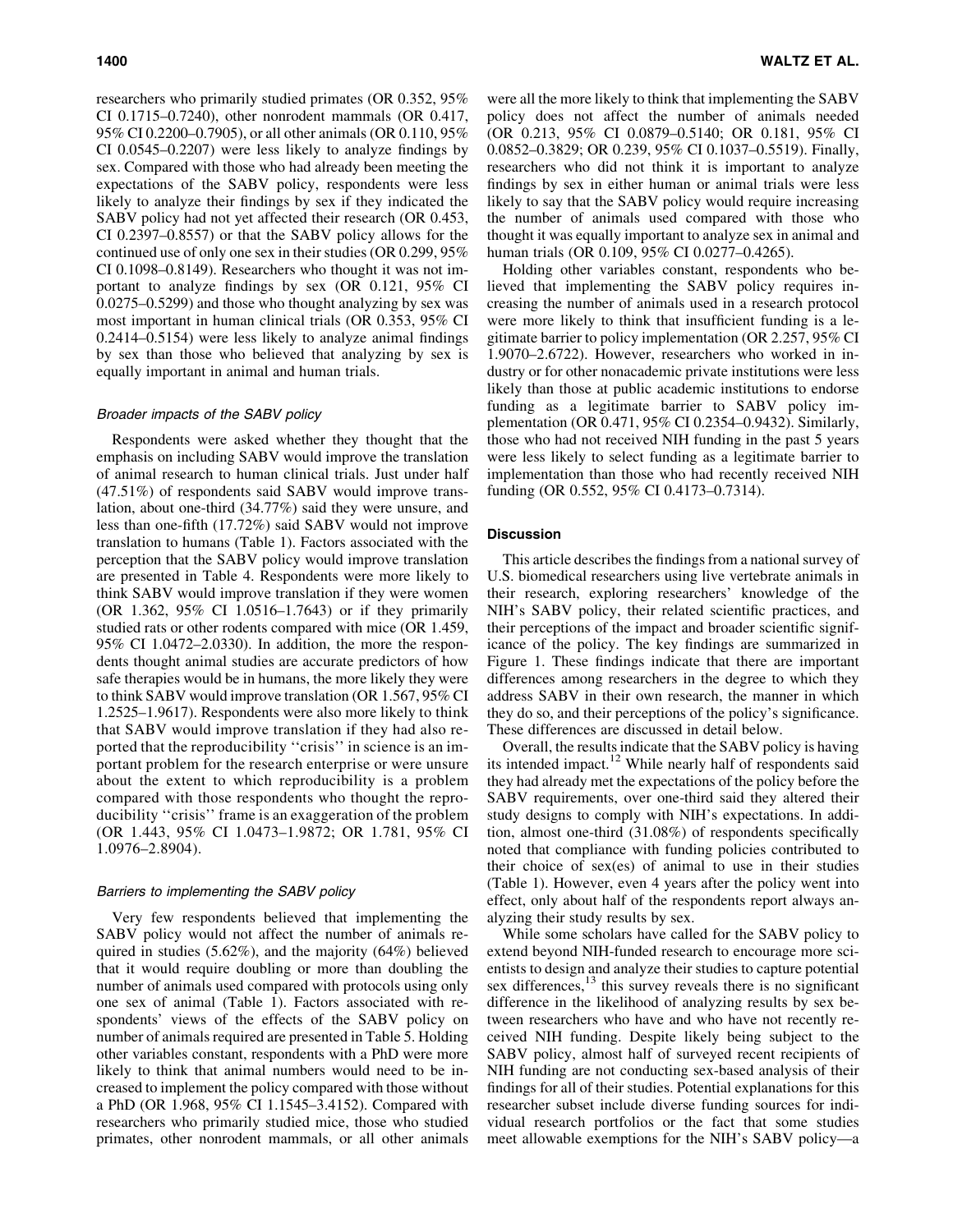# BIOMEDICAL RESEARCHERS AND NIH'S SABV POLICY **1401** 1401

| TABLE 4. REGRESSION ANALYSIS OF IMPACT OF SEX AS<br>A BIOLOGICAL VARIABLE ON TRANSLATION                                |                                                                                                                                                                            |
|-------------------------------------------------------------------------------------------------------------------------|----------------------------------------------------------------------------------------------------------------------------------------------------------------------------|
|                                                                                                                         | Do you think that the<br>emphasis on including<br>sex as a biological<br>variable will make<br>NIH-funded animal<br>research translate better<br>to human clinical trials? |
| Observations<br>Model type<br><b>Statistics</b>                                                                         | 1103<br>Ordered logit (ologit)<br>ORs/95% CI                                                                                                                               |
|                                                                                                                         | Yes vs. unsure vs. no                                                                                                                                                      |
| Predictive power of animal models for safety in humans<br>Small/moderate/great<br>extent                                | $1.567***$<br>1.2525-1.9617                                                                                                                                                |
| Cause of poor predictive value<br>Problems with study design                                                            | 1.125<br>0.8679-1.4588                                                                                                                                                     |
| Some other problem                                                                                                      | 0.97<br>$0.6697 - 1.4046$                                                                                                                                                  |
| Views on reproducibility "crisis"<br>I think this is an important<br>problem for the research<br>enterprise.            | 1.443*<br>1.0473-1.9872                                                                                                                                                    |
| I'm not sure about the<br>extent to which this is a<br>problem.                                                         | 1.781*<br>1.0976-2.8904                                                                                                                                                    |
| Reasons for reproducibility failures (choose up to 3)<br>Differences across animal<br>housing/husbandry<br>environments | 0.965<br>0.7210-1.2914                                                                                                                                                     |
| Differences in personnel                                                                                                | 1.25<br>$0.8870 - 1.7612$                                                                                                                                                  |
| Lack of rigor in design of<br>studies                                                                                   | 1.36<br>0.9975-1.8530                                                                                                                                                      |
| Variability in animals used                                                                                             | 1.209<br>0.9058-1.6127                                                                                                                                                     |
| Insufficient details on<br>methods in published<br>reports                                                              | 1.233<br>0.9258-1.6427                                                                                                                                                     |
| Falsification of published<br>results                                                                                   | $0.608*$<br>0.4056-0.9128                                                                                                                                                  |
| Commercial interests<br>biasing the design or<br>analysis of studies                                                    | 0.803<br>0.5176-1.2456                                                                                                                                                     |
| Some other issue                                                                                                        | 0.783<br>$0.5070 - 1.2095$                                                                                                                                                 |
|                                                                                                                         |                                                                                                                                                                            |
| Primary animal (reference: mice)<br>Other rodents                                                                       | 1.459*<br>1.0472-2.0330                                                                                                                                                    |
| Other mammals                                                                                                           | 0.992<br>0.5850-1.6811                                                                                                                                                     |
| Primates                                                                                                                | 1.057<br>0.5771-1.9351                                                                                                                                                     |
|                                                                                                                         | (continued)                                                                                                                                                                |

|                                                                                                                                                        | Do you think that the<br>emphasis on including<br>sex as a biological<br>variable will make<br>NIH-funded animal<br>research translate better<br>to human clinical trials? |
|--------------------------------------------------------------------------------------------------------------------------------------------------------|----------------------------------------------------------------------------------------------------------------------------------------------------------------------------|
| All other animals                                                                                                                                      | 0.928<br>0.5476-1.5719                                                                                                                                                     |
| View on importance of analyzing by sex (reference: it is<br>equally important in animal and human trials)<br>It is most important in<br>animal studies | 0.865<br>0.4166-1.7965                                                                                                                                                     |
| It is most important in<br>human clinical trials<br>It is not important to do so                                                                       | $0.236***$<br>0.1755-0.3180<br>$0.167**$                                                                                                                                   |
| Age (continuous)<br>Age                                                                                                                                | $0.0522 - 0.5313$<br>0.999<br>0.9877-1.0099                                                                                                                                |
| Gender (reference: man)<br>Woman                                                                                                                       | $1.362*$<br>1.0516-1.7643                                                                                                                                                  |
| Degree (reference: no)<br>MD or equivalent                                                                                                             | 1.148<br>0.7646-1.7224                                                                                                                                                     |
| DVM or equivalent<br>PhD                                                                                                                               | 0.69<br>0.3734-1.2747<br>0.802                                                                                                                                             |
| NIH-funded PI in past 5 years (reference: yes)<br>No                                                                                                   | $0.4547 - 1.4138$<br>1.097<br>0.8360-1.4388                                                                                                                                |
| Constant (cut 1/main)                                                                                                                                  | 4751.330***<br>$32.3986 - 7.0e + 0.5$                                                                                                                                      |
| Constant (cut 2)                                                                                                                                       | $3.1e+04***$<br>209.8326-4.6e+06                                                                                                                                           |

TABLE 4. (CONTINUED)

\**p* < 0.05, \*\**p* < 0.01, \*\*\**p* < 0.001.

limitation of the policy that some biomedical researchers criticize.<sup>11</sup> Another interpretation of this finding is that a lack of buy in about the importance of the SABV policy among some researchers leads them to not always analyze their findings by sex. Supporting this explanation is that survey respondents who thought sex-based analysis was not important or was more important in human trials were less likely to analyze their own data by sex compared with respondents who thought that analyzing by sex was equally important for human and animal studies as well as those who thought SABV would improve translation. Because these findings show that scientists are responsive to funding policy shifts with regard to SABV, it is likely they would additionally respond to shifts in journal policy, such as requiring researchers to report animal sex in publications and to provide a justification regarding why sex-based analyses were not conducted.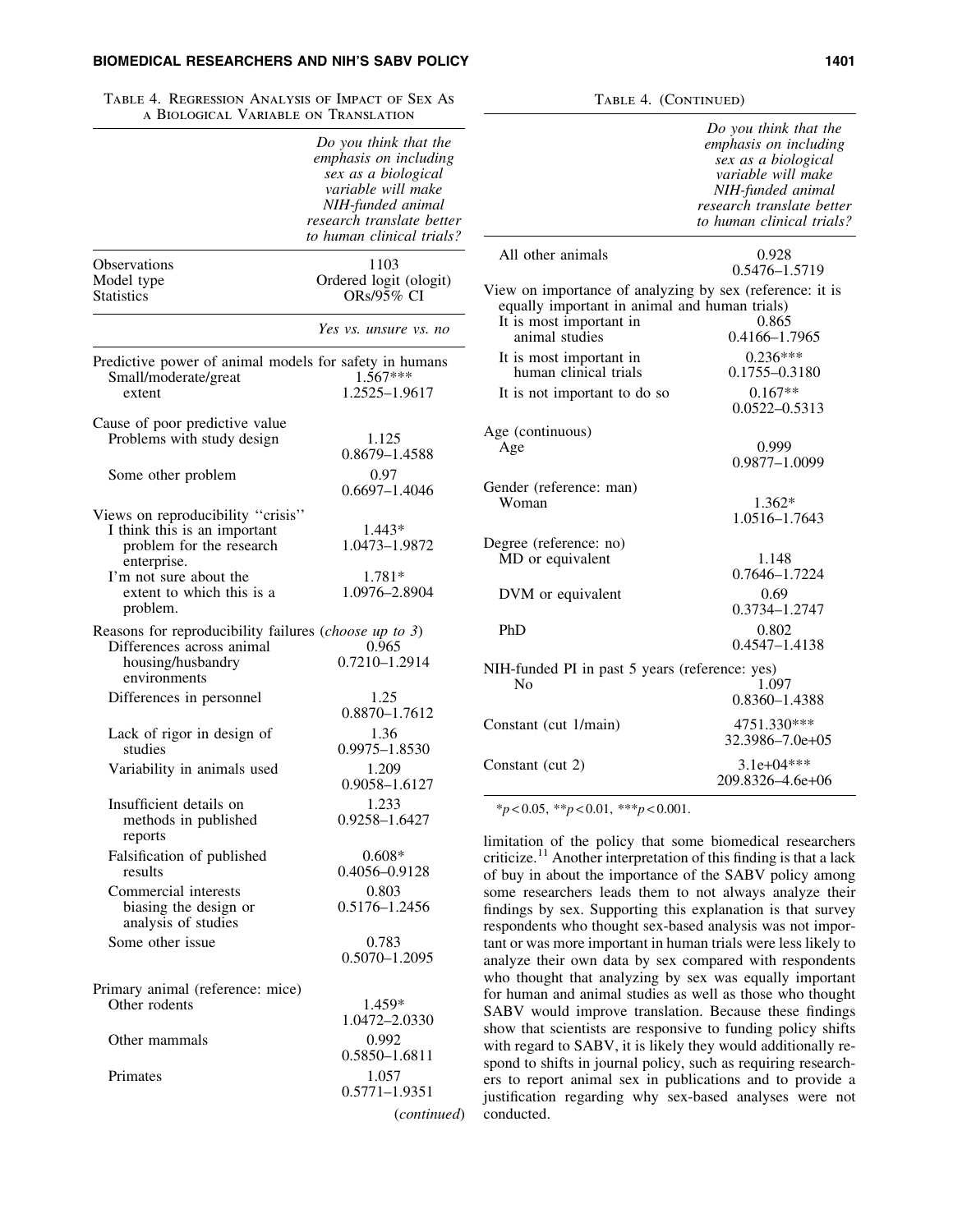|                                                                                                                                                     |                                                                                  | How would the inclusion of both sexes<br>affect the number of animals used? |                                                                       | Insufficient funding<br><i>is a barrier</i> |  |
|-----------------------------------------------------------------------------------------------------------------------------------------------------|----------------------------------------------------------------------------------|-----------------------------------------------------------------------------|-----------------------------------------------------------------------|---------------------------------------------|--|
| Observations<br>Model type<br><b>Statistics</b>                                                                                                     | 1099<br>Ordered logit (gologit2)<br>ORs/95% CI                                   |                                                                             |                                                                       | 1155<br>Logit<br>ORs/95% CI                 |  |
|                                                                                                                                                     | Less than doubles/<br>doubles/more than<br>doubles vs. does not<br>affect number | Doubles/more<br>than doubles<br>vs. does not affect/less<br>than doubles    | More than doubles<br>vs. does not affect/less<br>than doubles/doubles | Yes vs. no                                  |  |
| Effect on number of animals<br>required (ordinal)                                                                                                   |                                                                                  |                                                                             |                                                                       | $2.257***$<br>1.9070-2.6722                 |  |
| Age (continuous)                                                                                                                                    | 0.991<br>0.9803-1.0010                                                           | 0.991<br>0.9803-1.0010                                                      | 0.991<br>0.9803-1.0010                                                |                                             |  |
| Gender (reference: man)<br>Woman                                                                                                                    | 1.221<br>0.9593-1.5541                                                           | 1.221<br>0.9593-1.5541                                                      | 1.221<br>0.9593-1.5541                                                |                                             |  |
| Degree (reference: no)<br>MD or equivalent                                                                                                          | 0.98<br>$0.6680 - 1.4366$                                                        | 0.98<br>0.6680-1.4366                                                       | 0.98<br>$0.6680 - 1.4366$                                             |                                             |  |
| DVM or equivalent                                                                                                                                   | 1.56<br>0.8829-2.7550                                                            | 1.56<br>0.8829-2.7550                                                       | 1.56<br>0.8829-2.7550                                                 |                                             |  |
| PhD                                                                                                                                                 | 1.986*<br>1.1545-3.4152                                                          | 1.986*<br>1.1545-3.4152                                                     | 1.986*<br>1.1545-3.4152                                               |                                             |  |
| Institution (reference: public<br>academic)                                                                                                         |                                                                                  |                                                                             |                                                                       |                                             |  |
| Private academic                                                                                                                                    | 0.926<br>0.7216-1.1879                                                           | 0.926<br>0.7216-1.1879                                                      | 0.926<br>0.7216-1.1879                                                | 0.816<br>$0.6205 - 1.0724$                  |  |
| Industry or other<br>nonacademic private                                                                                                            | 0.847<br>$0.4480 - 1.6015$                                                       | 0.847<br>0.4480-1.6015                                                      | 0.847<br>$0.4480 - 1.6015$                                            | $0.471*$<br>0.2354-0.9432                   |  |
| NIH-funded PI in past 5 years (reference: yes)<br>No                                                                                                | 0.932<br>0.7096-1.2244                                                           | 0.932<br>0.7096-1.2244                                                      | 0.932<br>0.7096-1.2244                                                | $0.552***$<br>0.4173-0.7314                 |  |
| Heard of NIH SABV policy (reference: yes)<br>N <sub>0</sub>                                                                                         | 0.743<br>0.4694-1.1765                                                           | 0.743<br>0.4694-1.1765                                                      | 0.743<br>0.4694-1.1765                                                |                                             |  |
| Primary animal (reference: mice)<br>Other rodents                                                                                                   | 1.038<br>$0.7603 - 1.4180$                                                       | 1.038<br>$0.7603 - 1.4180$                                                  | 1.038<br>$0.7603 - 1.4180$                                            |                                             |  |
| Other mammals                                                                                                                                       | $0.181***$<br>0.0852-0.3829                                                      | $0.425**$<br>$0.2472 - 0.7290$                                              | 0.749<br>0.3448-1.6251                                                |                                             |  |
| Primates                                                                                                                                            | $0.213***$<br>$0.0879 - 0.5140$                                                  | 0.65<br>0.3522-1.1984                                                       | 0.723<br>0.2980-1.7557                                                |                                             |  |
| All other animals                                                                                                                                   | $0.239***$<br>$0.1037 - 0.5519$                                                  | 0.831<br>0.4689-1.4745                                                      | 0.974<br>0.4604-2.0601                                                |                                             |  |
| View on importance of analyzing by sex (reference: it is equally important in animal and human trials)<br>It is most important in<br>animal studies | 0.929<br>0.4856-1.7771                                                           | 0.929<br>0.4856-1.7771                                                      | 0.929<br>0.4856-1.7771                                                |                                             |  |
| It is most important in<br>human clinical trials                                                                                                    | 0.795<br>0.5973-1.0593                                                           | 0.795<br>0.5973-1.0593                                                      | 0.795<br>0.5973-1.0593                                                |                                             |  |
| It is not important to do so                                                                                                                        | $0.109**$<br>$0.0277 - 0.4265$                                                   | 0.979<br>0.2873-3.3370                                                      | 1.632<br>0.4303-6.1932                                                |                                             |  |
| Constant                                                                                                                                            | 23.450***<br>9.8149-56.0252                                                      | 1.751<br>0.7713-3.9733                                                      | $0.174***$<br>0.0760-0.3970                                           | $0.019***$<br>$0.0070 - 0.0489$             |  |

Table 5. Regression Analysis of Beliefs About Animal Numbers Required by Sex As a Biological Variable and Beliefs About Funding As a Legitimate Barrier to Sex As a Biological Variable Implementation

\**p* < 0.05, \*\**p* < 0.01, \*\*\**p* < 0.001.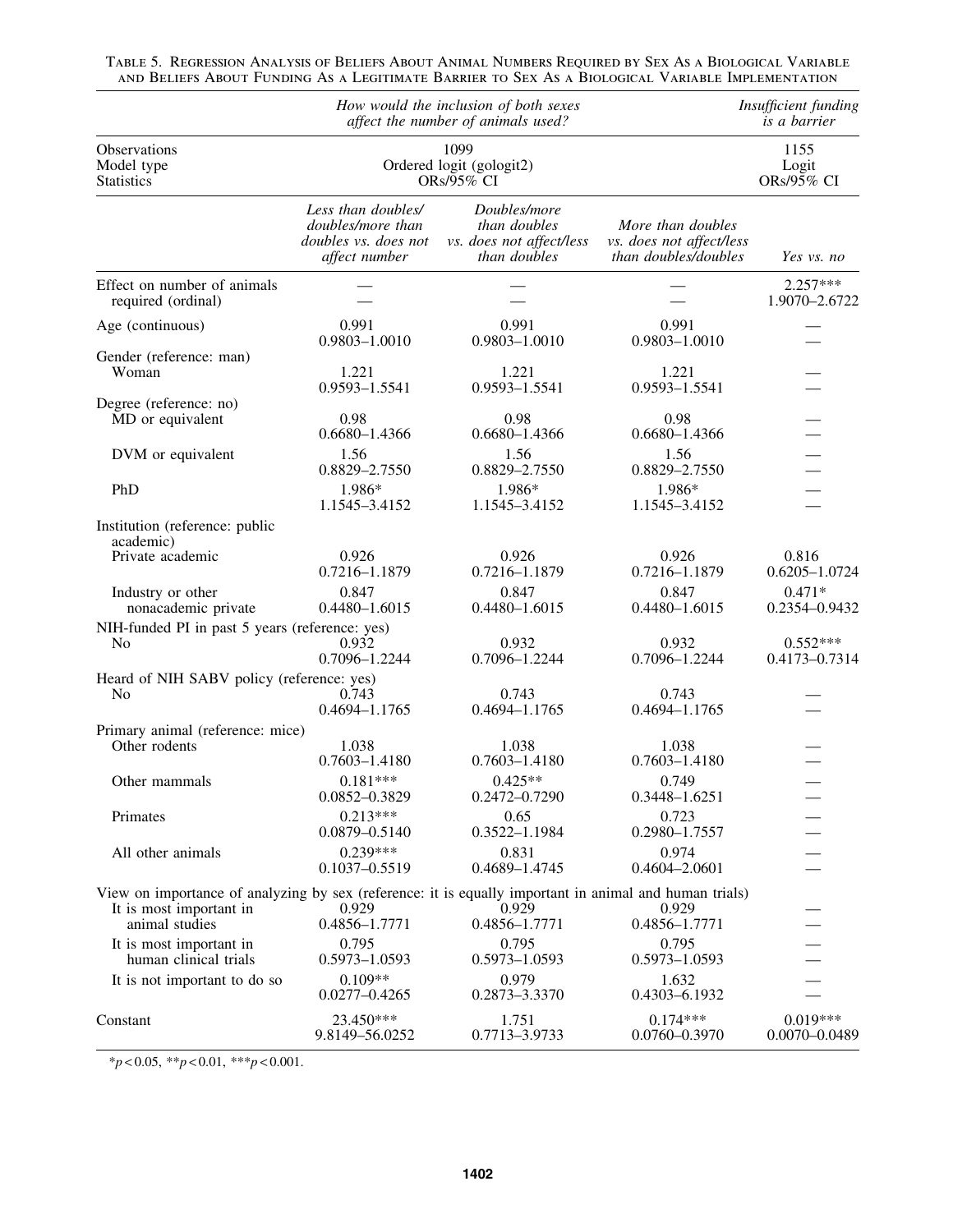**How often do you report the sex of your animals in publications?**

**How often do you analyze your** 

**findings by sex?**

| <b>Summary of Findings</b>                                                                |  |  |
|-------------------------------------------------------------------------------------------|--|--|
| Researchers most likely to report the sex of their animals in publications include:       |  |  |
| Women<br>$\Omega$                                                                         |  |  |
| Non-MDs<br>$\Omega$                                                                       |  |  |
| Those who used rodents other than mice in their studies<br>$\Omega$                       |  |  |
| Researchers reporting sex:                                                                |  |  |
| Were more likely to have altered study designs or could justify using only<br>$\Omega$    |  |  |
| one sex                                                                                   |  |  |
| Stated that analyzing findings by sex is more important in animal studies<br>$\mathbf{O}$ |  |  |
| than in human trials                                                                      |  |  |
| Researchers most likely to analyze their study findings by sex include:                   |  |  |
| Older researchers<br>$\Omega$                                                             |  |  |
| Those who used rodents other than mice in their studies<br>$\Omega$                       |  |  |

|                                        | Those who used rodents other than mice in their studies                                    |
|----------------------------------------|--------------------------------------------------------------------------------------------|
|                                        | Researchers analyzing findings by sex were:                                                |
|                                        | Less likely to have altered their study design as a result of NIH policy<br>$\mathbf{O}$   |
|                                        | Much less likely to believe that analyzing results by sex was not important<br>$\mathbf O$ |
|                                        | to do or is more important in human trials than in animal studies                          |
| Do you think that the emphasis on      | Researchers most likely to believe that the SABV policy would improve translation          |
| including sex as a biological variable | of animal findings to human trials include:                                                |
| will make NIH-funded animal            | Women<br>$\Omega$                                                                          |
| research translate better to human     | Those who used rodents other than mice in their studies<br>$\Omega$                        |
| clinical trials?                       | Researchers who believed the SABV policy would improve translation:<br>$\bullet$           |
|                                        | Were much less likely to believe that analyzing results by sex was not<br>$\mathbf{O}$     |
|                                        | important or is more important in human trials than in animal studies                      |
|                                        | Reported that animal models are good predictors of safety issues in<br>$\mathbf{O}$        |
|                                        | humans                                                                                     |
|                                        | Thought that the reproducibility crisis is an important problem in science<br>$\mathbf O$  |
| How would the inclusion of both        | Researchers with PhDs were most likely to believe that including two sexes in<br>$\bullet$ |
| sexes affect the number of animals     | research would increase the number of animals needed.                                      |
| used? (From doesn't affect numbers     | Researchers less likely to believe they would have to increase the number of<br>$\bullet$  |
| to more than doubles)                  | animals used include those who used:                                                       |
|                                        | Primates<br>$\Omega$                                                                       |
|                                        | Non-rodent mammals<br>$\Omega$                                                             |
|                                        | All other animals<br>$\Omega$                                                              |
|                                        | Researchers who did not believe analyzing findings by sex was an important thing<br>٠      |
|                                        | to do also did not think they would need to increase the number of animals used in         |
|                                        | their studies.                                                                             |

FIG. 1. Summary of main findings.

Gender also affected how researchers perceived the value of the SABV policy and their related science practices. Women were more likely than men to think that the SABV policy would have a positive impact on the translation of animal research to human medicine, and women were more likely to report the sex of animals used in their research studies. However, there were no statistically significant differences in whether men and women researchers analyzed their findings by sex. This conflicts with a 2017 study by Nielsen et al. that found that in over 1.5 million medical research articles, women's authorship was positively correlated with sex and gender being included in analyses.<sup>14</sup> The results of the current survey might differ because the SABV policy has had its intended effect and may, therefore, be motivating more men to analyze results by sex. Future research should investigate through publications the possible impact of the SABV policy on men's analysis of animal studies by sex.

The animal species used by researchers also impacted perceptions of the SABV policy and actions related to SABV. For instance, while researchers primarily using mice and those primarily using other rodents did not differ in whether they had heard of the SABV policy, nonmouse rodent researchers were nonetheless more likely than mice researchers to report and analyze their findings by sex. They were also more likely to think the SABV policy will improve the translation of animal research compared with those who primarily use mice, perhaps reflecting the additional finding that the SABV policy was more likely to have changed their research practices. These differences suggest that researchers who use rats and other (nonmouse) rodents may be more on the forefront of SABV research, signaling the possibility that mice are not the chosen species among researchers most interested in model organisms for sex-based differences in biomedicine. Alternatively, these differences may be a result of the complications in studying SABV introduced by genetic modification and sex-specific inheritance patterns, which are more frequently studied in mouse models. Because questions about specific uses of animal models were not asked, this possible explanation cannot be ruled out. Beyond rodent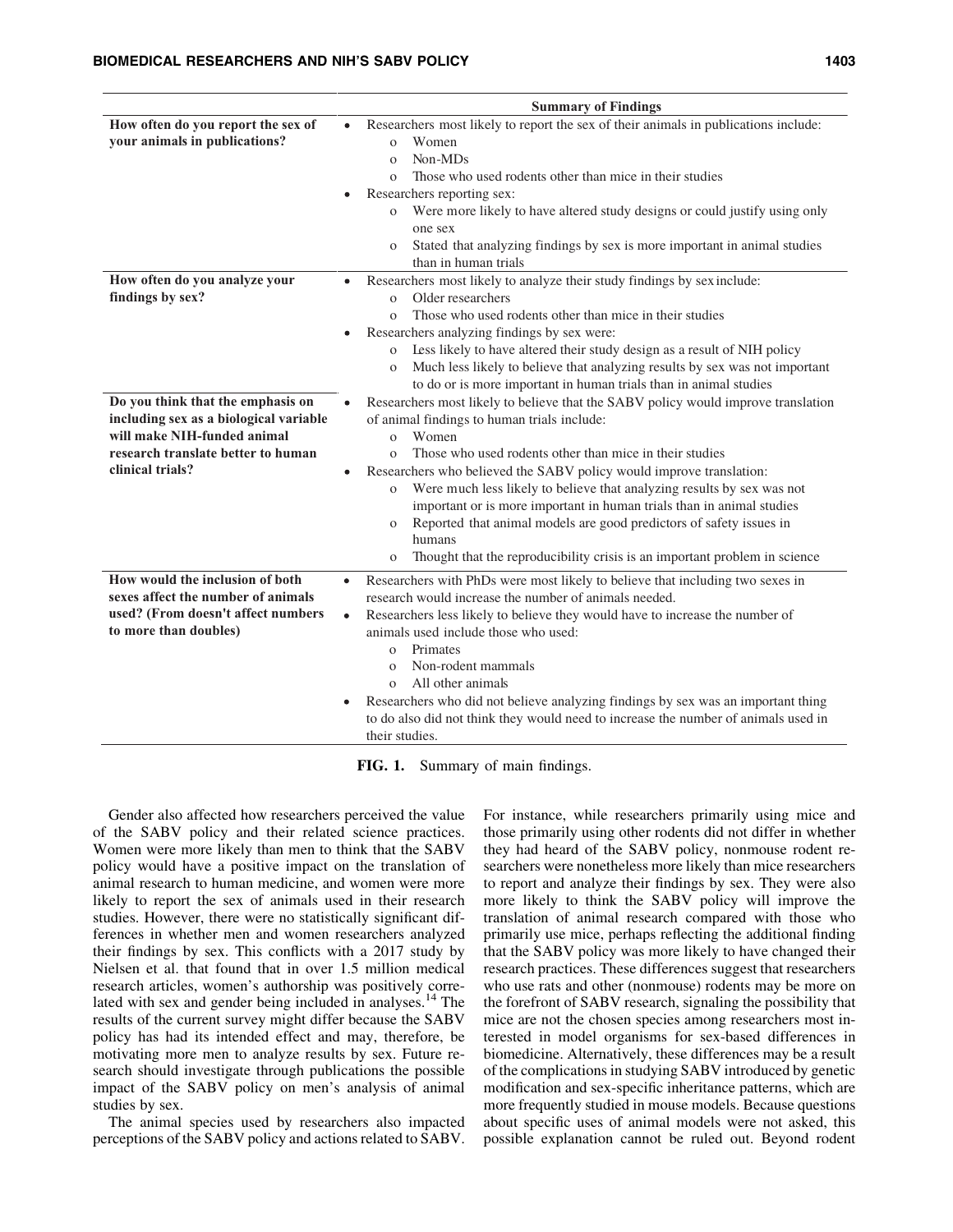research, researchers who used other vertebrates, including mammals, in their research were more likely to never analyze their study findings by sex compared with mice researchers. In addition, researchers who used animals that fell into the ''all other animals'' category, which largely comprised nonmammalian vertebrates, were less likely even to know about the policy compared with mice researchers. These differences across species of model organisms used are a robust finding, suggesting that the SABV policy may be failing to reach certain researchers because of the work they do or the animal models they use.

Finally, degree type appears to have influenced perceptions of the SABV policy. Specifically, researchers with PhDs were more likely to think that the number of animals used in each protocol must increase to enact the SABV policy. However, this perspective has been rejected as misinformed by scientists specializing in sex-based research.<sup>5,6</sup> Significantly, a perception that SABV research requires increasing the number of animals used in studies explains why insufficient funding was most frequently selected (24.42%) as a legitimate barrier to using two sexes in research. These findings thus support the call for additional training of all scientists who use animals in their research on how to best implement the SABV policy into protocol design.<sup>15</sup>

This study has limitations. There is no available database inclusive of all biomedical researchers in the animal research community, so the sample was drawn from a national list of U.S. scientists who use vertebrate animals in their research that was generated through web searches of public and private research institutions. Older and more experienced researchers as well as those who work for public academic institutions are likely overrepresented in this sample due to their more prominent web presence. The time period of the survey at the beginning of stay-at-home orders for COVID-19 may have impacted some researchers' ability to complete the survey if they had to perform additional childcare work or attend to other responsibilities. In addition, this survey elicited self-reported information on issues relating to the SABV policy, including whether researchers were meeting the policy's expectations of including two sexes in research designs. However, this survey does not reveal how well two sexes are included in studies or whether analyses by sex are performed correctly. Finally, data about individuals' specific research fields or scientific areas of inquiry were not collected. Thus, how fields differ in their opinions about or degree of compliance with the NIH SABV policy could not be examined. Nonetheless, this survey provides an important snapshot of current perceptions and practices regarding the integration of SABV into the research enterprise.

## Conclusion

NIH announced its SABV policy in 2015 and required researchers to include consideration of SABV in their extramural research proposals beginning in January 2016. This survey of a national sample of U.S. scientists using live vertebrate animals in their research aimed, in part, to explore how biomedical researchers perceive that policy and their own research practices surrounding SABV. These findings indicate that there is a broad awareness of the policy and that many researchers report adhering to its requirements. Nonetheless, more work needs to be done to ensure that the policy is being evenly applied to researchers using all types of animal models and that researchers adhere to the policy *after receiving NIH funding* when reporting on and analyzing their study findings for publication. These results underscore the importance of training so that researchers can better understand how to best integrate SABV into their research, potentially with limited grant budgets and without needlessly increasing the number of animals used in their studies. With greater adherence to the SABV policy, NIH-funded research will be better positioned to enhance public health by improving women's health outcomes.

#### Acknowledgments

The authors are grateful for the research assistance of Molly Green, Ryan Joseph Kramer, Lisa McManus, and Megan Wood for conducting the biomedical researcher search to generate the survey distribution list. In addition to assisting with the biomedical researcher search, Julianne Kalbaugh also programmed and administered the survey. They are also grateful to the individual biomedical researchers who piloted the survey instrument and to the additional members of their research team who offered feedback on the survey questions. Teresa Edwards also provided helpful input on the survey instrument.

## Authors' Contributions

M.W., J.A.F., and R.L.W. made substantial contributions to the conception and design of the work. J.A.F. and R.L.W. designed the survey. M.W., J.A.F, K.W.S., and R.L.W. contributed to the analysis plans and interpretation of the findings. K.W.S. conducted the statistical analysis, and M.W. drafted the article. M.W., J.A.F, K.W.S., and R.L.W. contributed to the writing and revising of the work for important intellectual content, give final approval of the version to be published, and agree to be accountable for all aspects of the work in ensuring that questions related to the accuracy or integrity of any part of the work are appropriately investigated and resolved.

## Author Disclosure Statement

No competing financial interests exist.

## Funding Information

Research reported in this article was supported under a grant from the National Institute of General Medical Sciences and the Office of Research on Women's Health (National Institutes of Health) through an administrative supplement for research on sex/gender influences made as part of award number R01GM099952, ''Healthy Volunteers as Model Organisms: Comparative Research Ethics and Policy for Phase I Trials'' (principal investigators: J.A.F. and R.L.W.).

## Supplementary Material

Supplementary Data

#### References

1. Beery AK, Zucker I. Sex bias in neuroscience and biomedical research. Neurosci Biobehav Rev 2011;35:565–572.